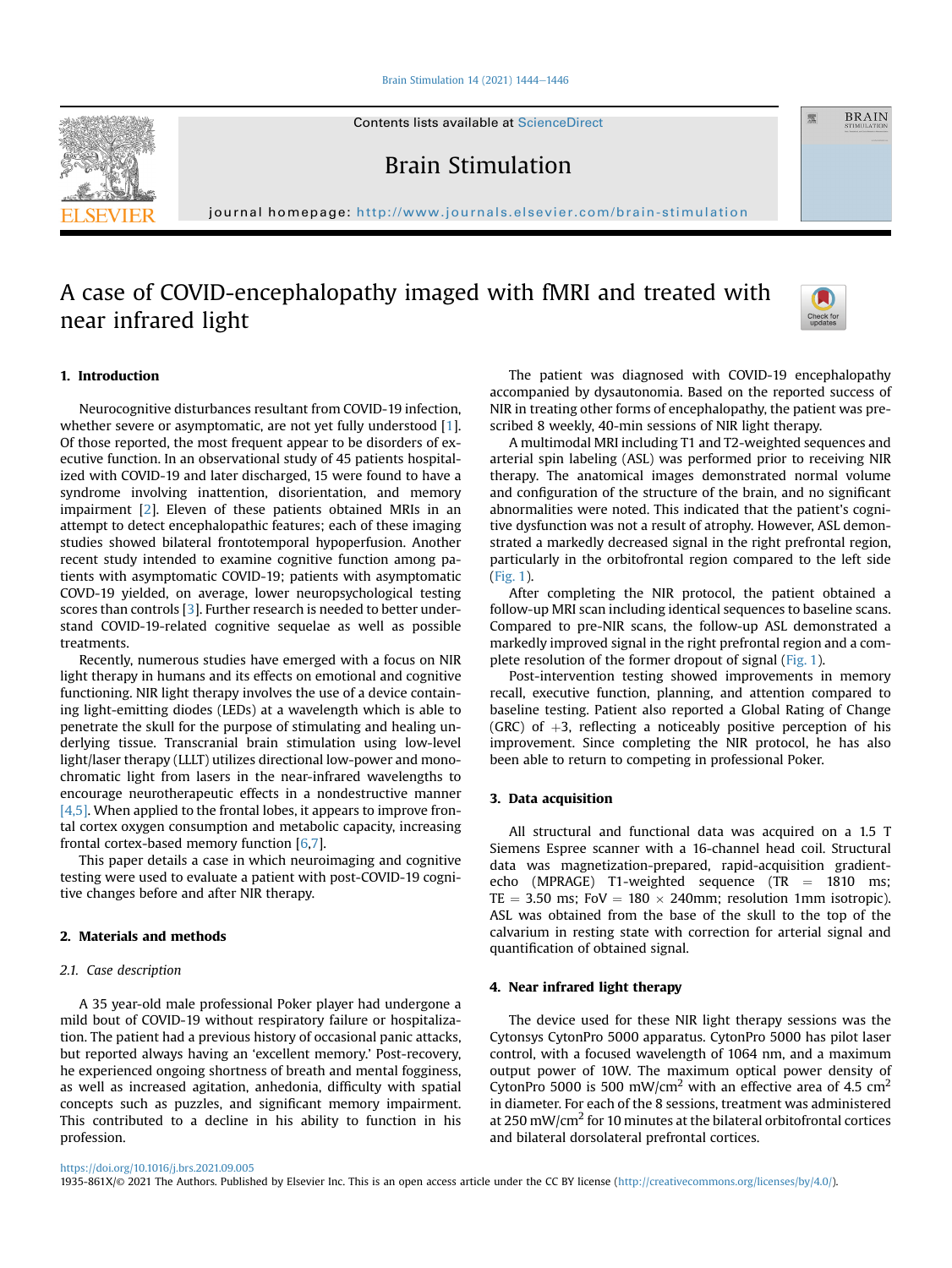<span id="page-1-4"></span>

Fig. 1. a) Pre-treatment ASL with dropout of signal in the right orbitofrontal region; b) Post-treatment ASL showing a normal signal throughout the brain, and a return of signal in the right prefrontal area.

## 5. Discussion

The present case study demonstrates 1) a neurocognitive executive dysfunction brought on by a non-severe case of COVID-19, and 2) a return to normal cognitive functioning, following NIR light treatment directed at the frontal lobes. It is hypothesized that this patient had an exposure to SARS-CoV-2, entering the nervous system through the cribriform plate, thereby causing decreased functioning of the nearby hippocampus (memory), olfactory/sensory nerves, and frontal lobes (attention and executive function). This mechanism of action is extant in the literature, though it has primarily been documented in cases of severe, respiratory, hospitalnecessitating cases of COVID-19 [[8\]](#page-2-2). In a retrospective study of patients with neurological complications following a COVID-19 infection, cognitive disturbances were seen in 14.8% of severe cases, while seen in only 2.4% of non-severe cases [\[9\]](#page-2-3). This case suggests that there may be others around the world who are suffering from long-term cognitive deficits as a result of the virus, even if they were unaware of contracting it in the first place. Furthermore, NIR light therapy may be a promising technique for the treatment of cortical hypoperfusion brought on by COVID-19 infection.

## Declaration of competing interest

The authors declare that they have no known competing financial interests or personal relationships that could have appeared to influence the work reported in this paper.

#### <span id="page-1-0"></span>References

- <span id="page-1-1"></span>[1] Ardila A, Lahiri D. Executive dysfunction in COVID-19 patients. Diabetes & [https://doi.org/10.1016/](https://doi.org/10.1016/j.dsx.2020.07.032) [j.dsx.2020.07.032](https://doi.org/10.1016/j.dsx.2020.07.032).
- [2] Helms J, Kremer S, Merdji H, Clere-Jehl R, Schenck M, Kummerlen C, Collange O, Boulay C, Fafi-Kremer S, Ohana M, Anheim M, Meziani F. Neurologic features in severe SARS-CoV-2 infection. N Engl J Med 2020;382(23):2268-70. [https://](https://doi.org/10.1056/NEJMc2008597) [doi.org/10.1056/NEJMc2008597.](https://doi.org/10.1056/NEJMc2008597)
- <span id="page-1-3"></span><span id="page-1-2"></span>[3] Amalakanti S, Arepalli K, Jillella JP. Cognitive assessment in asymptomatic COVID-19 subjects. Virusdisease 2021;32(1):1-4. [https://doi.org/10.1007/](https://doi.org/10.1007/s13337-021-00663-w) [s13337-021-00663-w](https://doi.org/10.1007/s13337-021-00663-w). Advance online publication.
- [4] [Rojas JC, Gonzalez-Lima F. Neurological and psychological applications of trans](http://refhub.elsevier.com/S1935-861X(21)00235-7/sref4)[cranial lasers and LEDs. Biochem Pharmacol 2013;86:447](http://refhub.elsevier.com/S1935-861X(21)00235-7/sref4)-
- [5] [Hashmi JT, Huang Y-Y, Osmani BZ, Sharma SK, Naeser MA, Hamblin MR. Role of](http://refhub.elsevier.com/S1935-861X(21)00235-7/sref10) [low-level laser therapy in neurorehabilitation. PM](http://refhub.elsevier.com/S1935-861X(21)00235-7/sref10) & [R : the journal of injury,](http://refhub.elsevier.com/S1935-861X(21)00235-7/sref10) function, and rehabilitation  $2010;2(12 \text{ Suppl } 2)$ :S292-[305](http://refhub.elsevier.com/S1935-861X(21)00235-7/sref10).